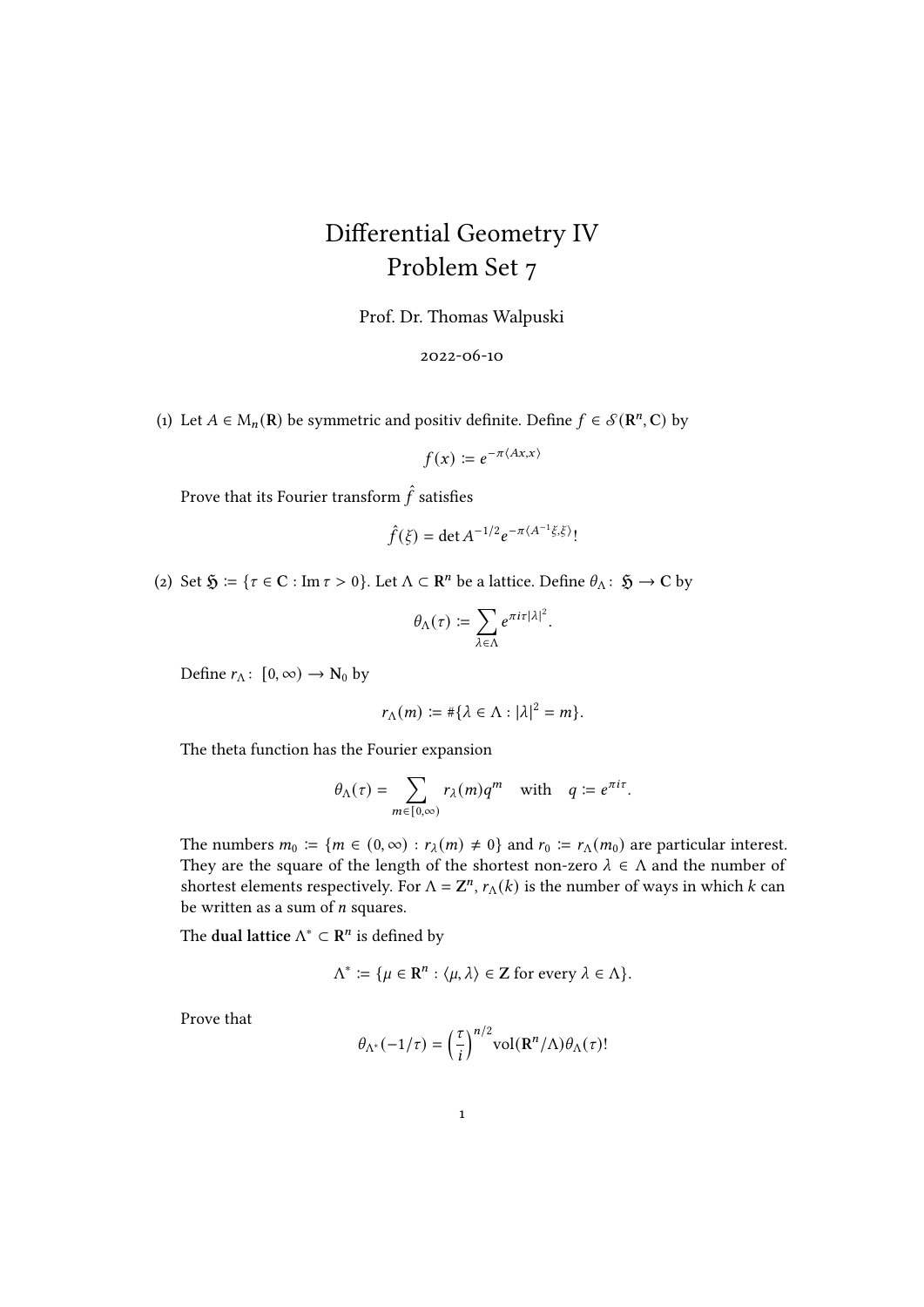Here the square root  $\sqrt{\cdot}:\ -i\mathfrak{H}\to \mathsf{C}$  is such that  $\sqrt{(0,\infty)}\subset (0,\infty).$  Moreover,  $\mathrm{vol}(\mathbf{R}^n/\Lambda)$ is computed with respect to the Riemannian metric induced by the Euclidean metric.

[Hint: Choose a basis  $(e_1, \ldots, e_n)$  of  $\Lambda$ . Define the positive definite matrix  $A = (a_{ij}) \in$  $M_n(\mathbf{R})$  by  $a_{ij} \coloneqq \langle e_i, e_j \rangle$ . Define  $f \in \mathcal{S}(\mathbf{R}^n)$  by

$$
f(x) \coloneqq e^{-\pi t \left| \sum_{a=1}^{n} x_a e_a \right|^2} = e^{-\pi \langle t A x, x \rangle}
$$

Compute  $\hat{f}$  and apply. Apply the Poisson summation formula (and rearrange what needs to be rearranged.) This should prove the formula for  $\tau = it$  with  $t > 0$ . Apply unique continuation.]

(3) Let  $\Lambda$  be such that  $\Lambda^* = \Lambda$  (selfdual) and  $|\Lambda|^2 \subset 2\mathbb{Z}$  for every  $\lambda \in \Lambda$  (even). Prove that *n* must be a multiple of 8.

[Hint: The modular group  $SL_2(\mathbb{Z})$  acts on  $\mathfrak H$  by Möbius transformations

$$
\begin{pmatrix} a & b \\ c & d \end{pmatrix} \tau := \frac{a\tau + b}{c\tau + d}.
$$

Moreover, it is generated by

$$
S := \begin{pmatrix} 0 & -1 \\ 1 & 0 \end{pmatrix} \quad \text{and} \quad T := \begin{pmatrix} 1 & 1 \\ 0 & 1 \end{pmatrix}.
$$

Since  $\Lambda$  is even,  $\theta_{\Lambda}$  is invariant under *T*. Since selfdual and even,

$$
\theta_{\Lambda}(S\tau) = \left(\frac{\tau}{i}\right)^{n/2} \theta_{\Lambda}(\tau).
$$

If 8  $\nmid n$ , then (possibly after passing to  $\Lambda^{\oplus 2}$  or  $\Lambda^{\oplus 4}$ )  $n=4$  mod 8. Consider  $\omega_{\Lambda}\coloneqq \theta_\Lambda(\mathrm{d}z)^{n/4}$ . Compute the action of *ST* on  $\omega_{\Lambda}$ . Prove that  $(ST)^3 = 1 \in SL_2(\mathbb{Z})$ .]

Remark. The above (almost) shows that  $\theta_{\Lambda}$  is a modular form of weight  $n/2$ . The space of modular forms of weight 4 and 8 is 1–dimensional (and spanned by the Eisenstein series, whose Fourier expansion is known). This allows one to determine  $r_{\Lambda}$  in these cases.  $\bullet$ 

(4) Fourier transform of  $\Delta f = q$  is

$$
4\pi^2|\xi|^2\hat{f}=\hat{g}.
$$

Therefore,

$$
\hat{f} = (4\pi^2 |\xi|^2)^{-1} \hat{g}.
$$

(The fact that  $(4\pi^2|\xi|^2)^{-1}$  is singular at the origin causes a headache, but let's not be deterred.) If

$$
G(x) := \mathcal{F}^{-1}((4\pi^2|\xi|^2)^{-1}),
$$

then (formally)  $f = G * g$ . The function G is the Green kernel (of  $\Delta$ ). Compute a formula for G!

(Hint:  $1/a = \int_0^\infty e^{-ta} dt$ .)